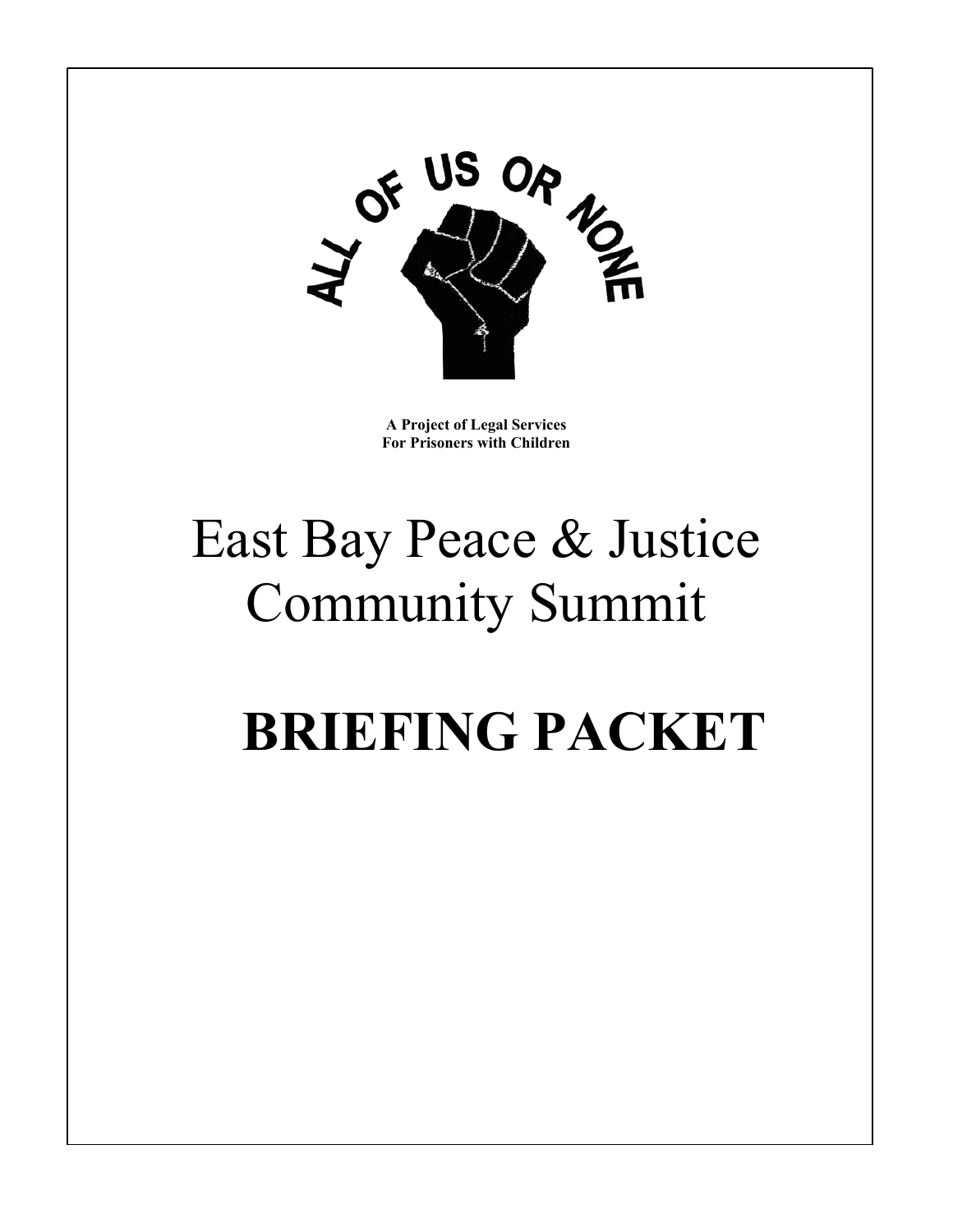## END DISCRIMINATION AGAINST PEOPLE WITH CRIMINAL RECORDS

# <sup>h</sup> **Adopt a Resolution opposing discrimination in public employment, benefits, and housing services against people with juvenile or adult criminal records.**

The constant discrimination faced by formerly-incarcerated people when seeking employment, public benefits and housing actually increases the likelihood of recidivism. Because most convictions are for non-violent drug offenses increased incarceration simply tears our communities apart rather than making the community safer. We believe true public safety happens only when everyone in our communities has access to jobs, housing, health care, public services, custody of our children, voting rights, and other civil rights now denied people with felony convictions or a prison record.

We believe all City, County, and State laws should specifically prohibit discrimination based on felony convictions. During the past three decades of "tough on crime" rhetoric, communities of color have seen a dramatic rise in incarceration. The overall trend supporting draconian mandatory minimum sentences, and expanding the number of crimes that are considered felonies has resulted in the creation of "second class" citizens. The California Supreme Court has specified two factors in determining whether a group of people should receive additional protection from the court. The Court considers whether a person suffers do to (1) immutable traits tied to outdated social stereotypes and (2) the stigma of inferiority and second-class citizenship, when determining if they are eligible for civil rights protections. A felony conviction is essentially "immutable" because even with the option of a rarely granted pardon from the Governor, the criminal record always remains.<sup>1</sup> Also, due to laws that allow nearly unlimited access to criminal records and blanket denials of access to public services, licenses and employment, a whole class of Californians has been "relegated to an inferior legal status without regard to the capabilities or characteristics of its individual members."[2](#page-3-1)

Discrimination against former prisoners acts as a barrier to the economic and social recovery of our communities. It is well documented that Black and Latino communities have been disproportionately impacted by mass incarceration, which results in discrimination based on a prison record.<sup>[3](#page-3-2)</sup> The California Fair Employment and Housing Act provides protection from discrimination based on race, color, national origin, and ancestry, but does not protect people with felony convictions. $4$  The absence of protections for formerly-incarcerated people allows many employers, landlords and public agencies to practice racial discrimination by using a person's criminal record as a way to deny them access to jobs, housing and public benefits. By specifically prohibiting discrimination against formerly incarcerated people the state can effectively close the legal loophole that has allowed numerous agencies to practice institutional racism by excluding people with felonies or arrest records from eligibility for their services or employment. Safe communities can flourish by enforcing and strengthening existing laws that bar discrimination against formerly-incarcerated people of all races.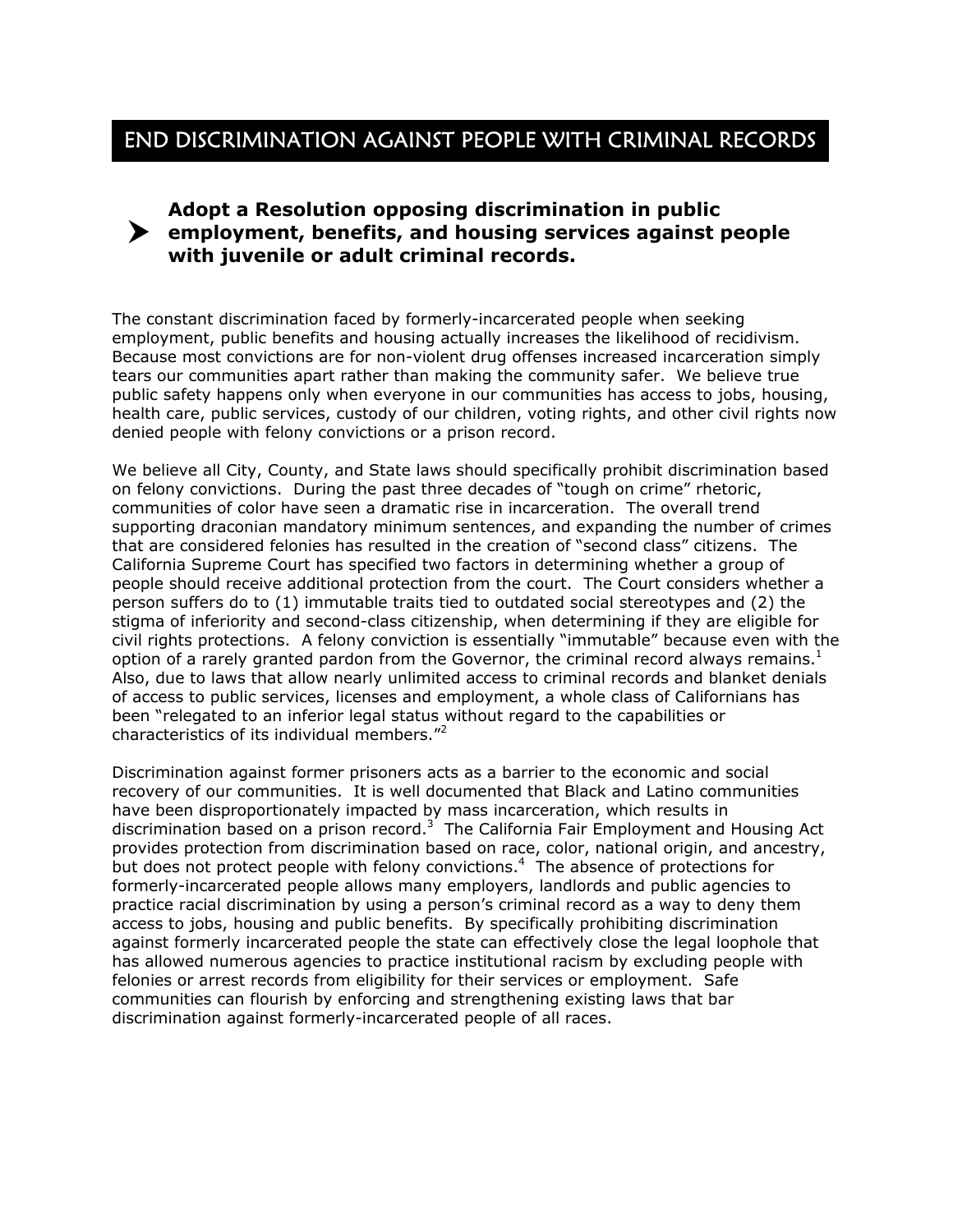- **12 percent of African-American men, 4 percent of Latino men and 1.6 percent of white men in their twenties are in prison or jail.[5](#page-3-4)**
- **New York State has two laws that protect persons with criminal records from discrimination by employers and occupational licensing agencies.[6](#page-3-5)**
- **In Cleveland, Ohio City Council member Roosevelt Coats introduced a bill in February 2004 that would prohibit the city from granting contracts to companies that discriminate against ex-prisoners.[7](#page-3-6)**
- **In December of 2003 the Pennsylvania Supreme Court overturned a state statue that barred anyone with a felon record from health care related employment.[8](#page-3-7)**
- **The Equal Employment Opportunity Commission has determined that employers may not inquire into an applicant's history of criminal arrests as a determining factor in hiring decisions because using such information may have a disproportionate impact on minorities and violates Title VII of the Civil Rights Act of 1964.[9](#page-3-8)**
- **In 1999 State Senator Gwendolynne Moore of Wisconsin led the fight against Bill 469, an ill-conceived attempt to weaken Wisconsin's current Fair Employment Act (FEA) by allowing employers to discriminate against individuals who have a felony conviction.[10](#page-5-0)**

<sup>2</sup> See *Sail'er Inn, Inc v. Kirby.,* 5 Cal.3d 1, 18 (19??).<br><sup>3</sup> U.S. incarceration rates by rass, June 20, 2002; Whi

 $\overline{a}$ 

<sup>9</sup> EEOC Policy Statement N-915.061. 11B3 September 1990.

<sup>&</sup>lt;sup>1</sup> See Hetherington v. California State Personnel Board, 82 Cal.App.3d 582, 604 (1978).

 $3$  U.S. incarceration rates by race, June 30, 2002: Whites: 353 per 100,000; Latinos: 895 per 100,000; Blacks: 2,470 per 100,000

<sup>4</sup> Cal. Govt. Code §12921 (a).

<sup>&</sup>lt;sup>5</sup> Amy E.Hirsch in *Every Door Closed: Barriers Facing Parents With Criminal Records* by Amy E. Hirsch, Sharon M. Dietrich, Rue Landau, Peter D. Schneider, Irv Ackelsberg, Judith Bernstein-Baker, and Joseph Hohenstein. Jointly published by the Center for Law and Social Policy and Community Legal Services, Inc.of Philadelphia. 6

 $^6$  Article 23-A of the Correction Law ("750-755) and the New York State Human Rights Law (Exec. L. 296 (15),  $(16)$ ).

Angela Townsend, "Cleveland May Ban Bias Against Ex- Offenders," *The Plain Dealer*, February 2, 2004. 8

<sup>&</sup>lt;sup>8</sup> Nixon v. Commonwealth of Pennsylvania No. 004 M.D. Appeal. Supreme Court of Pennsylvania. 2002.

<sup>&</sup>lt;sup>10</sup> Senator Gwen Moore, Wisconsin's 4<sup>th</sup> Senate District Home Page, <http://www.legis.state.wi.us/senate/sen04/news/index.asp>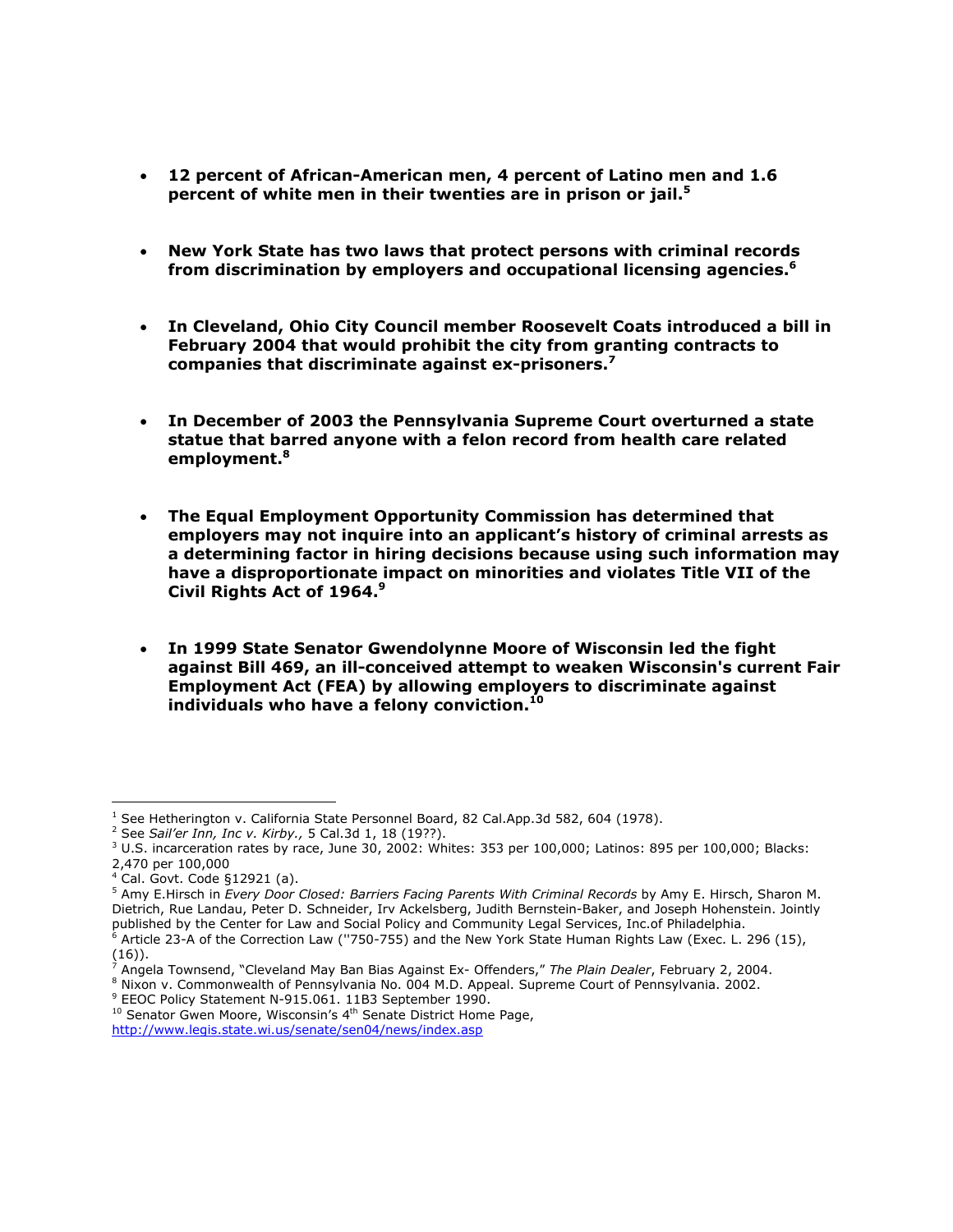## OPT OUT OF THE LIFETIME WELFARE AND FOODSTAMPS BAN

#### **lifetime welfare and food stamps ban. State legislators**<br>**Should sponsor comprehensive bills opting out of the we Adopt a Resolution that California should opt out of the should sponsor comprehensive bills opting out of the welfare and food stamps ban.**

California is one of 17 states that denies welfare and food stamps for life to people who were convicted of a drug felony after August 22, [1](#page-5-1)996. $*$ <sup>1</sup> As a result of this policy, more than 2,289 people in need in Alameda County who have applied for food stamps have been denied. An unacceptable 77.8 percent of people denied these benefits are African American.<sup>[2](#page-5-2)</sup>

The lifetime ban on welfare and food stamps for people convicted of a drug felony harms our community. By taking away the supports former prisoners need to make the transition from prison, we encourage recidivism, break-up families, and perpetuate a discriminatory system of imprisoning the poor, who are disproportionately people of color. We also lose out economically – the California Legislative Analyst's Office estimates \$25 million in federal food stamps may be lost to California residents each year due to the ban.<sup>3</sup> This is money that would be spent directly in our communities and contribute to the economic development of our neighborhoods.

California's drug felony exclusion policy is harmful and unnecessary. The 1996 federal welfare act allows states to opt out of the ban. Not only have thirty-four states already done so, but six states have changed their policies within the last two years. $4$  Even in California, the state legislature is currently considering changes to the blanket ban for food stamps eligibility. Nationwide the trend is toward more effective policies that enable people who have been in prison to rebuild their lives. We call on our local leaders to join us in urging state legislators to opt out of the lifetime welfare and food stamps ban that unfairly targets former prisoners.

- <span id="page-3-2"></span><span id="page-3-1"></span><span id="page-3-0"></span>• **37,825 California women became ineligible for benefits for the rest of their lives between 1996-1999 due to the welfare ban.[5](#page-5-5)**
- <span id="page-3-5"></span><span id="page-3-4"></span><span id="page-3-3"></span>• **24,100 California adults would be eligible for food stamps if the state opted out of the ban, including 16,300 parents with children:**

<span id="page-3-8"></span><span id="page-3-7"></span><span id="page-3-6"></span>

|                             | Single Adult | Adult with<br>Children | Total  |
|-----------------------------|--------------|------------------------|--------|
| Food Stamps                 | 7,500        | 15,700                 | 23,200 |
| Food Assistance<br>program* | 300          | 600                    | 900    |
| Total                       | 7,800        | 16,300                 | 24,100 |

Source: California Legislative Analyst's Office, April 2004, report prepared for Assemblymember Bill Maze. \* Food assistance program serves immigrants excluded from federal aid.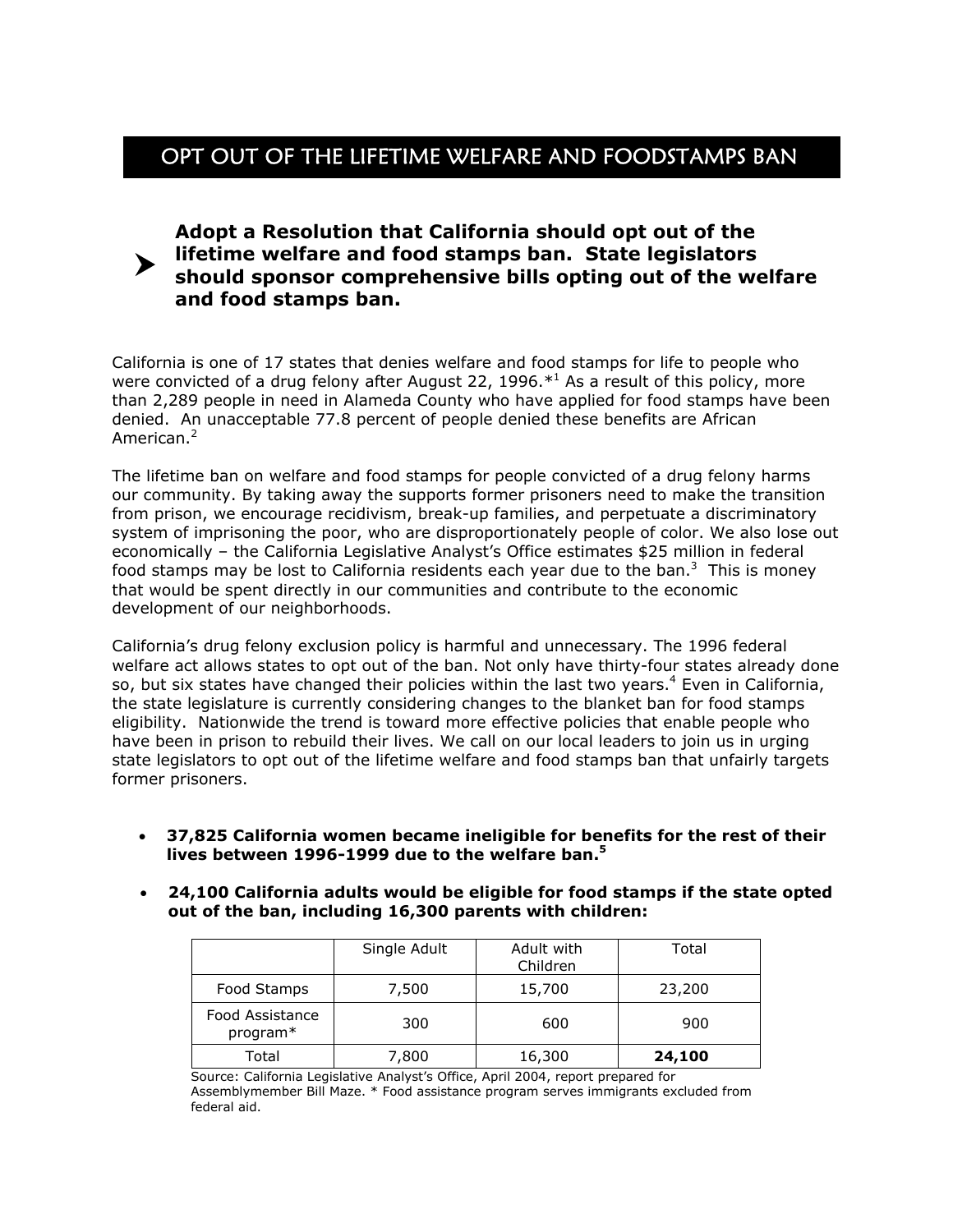• **Women of color and their families in California are disproportionately impacted by the welfare and food stamps ban due to racially biased drug policies and drug law enforcement.[6](#page-5-6)**

|                   | % of Female Prison<br><b>Sentences for Drugs</b> |        |       | % of State Population |        |       |
|-------------------|--------------------------------------------------|--------|-------|-----------------------|--------|-------|
|                   | African                                          | Latina | Total | African               | Latina | Total |
|                   | American                                         |        |       | American              |        |       |
| <b>California</b> | 29%                                              | 25%    | 54%   | 7%                    | 31%    | 38%   |

From Marc Mauer, Cathy Potler, and Richard Wolf, *Gender and Justice: Women, Drugs, and Sentencing Policy,* The Sentencing Project, 1999, p. 22.

• **Nationally, 30 percent of women in prison were receiving welfare in the month prior to their arrest, and are likely to require public assistance after their release.[7](#page-5-7)**

| Alameda County adults denied food stamps due to drug convictions                                        |          |       |        |       |                     |  |  |  |
|---------------------------------------------------------------------------------------------------------|----------|-------|--------|-------|---------------------|--|--|--|
|                                                                                                         | African  | White | Latino | Other | <b>Total denied</b> |  |  |  |
|                                                                                                         | American |       |        |       | foodstamps          |  |  |  |
| Number<br>denied                                                                                        | 1,781    | 323   | 112    | 73    | 2289                |  |  |  |
| Percent<br>denied                                                                                       | 77.8%    | 14.1% | 4.9%   | 3.2%  | 100%                |  |  |  |
| Source: Office of Data Management, Alameda County Social Services Agency. Data<br>from 1998 to present. |          |       |        |       |                     |  |  |  |

- **Only 17 states have adopted the federal lifetime ban on welfare and food stamps: Alabama, Alaska, Arizona,** California**, Georgia, Indiana, Kansas, Mississippi, Missouri, Montana, Nebraska, North Dakota, South Dakota, Texas, Virginia, West Virginia, Wyoming.[8](#page-5-8)**
- **The California legislature is considering a bill that would restore food stamp eligibility to people who have prior felony convictions of drug possession.[9](#page-9-0)**

<sup>2</sup> "1998 to present. Source: Office of Data Management, Alameda County Social Services Agency.

 $\overline{a}$ <sup>1</sup> "State Implementation of Lifetime Welfare Ban," The Sentencing Project, updated February 2004. <http://www.sentencingproject.org/pdfs/9088smy.pdf>

<sup>&</sup>lt;sup>3</sup> Legislative Analyst's Office estimate, 2004.

<sup>&</sup>lt;sup>4</sup> The Sentencing Project.

<sup>&</sup>lt;sup>5</sup> Patricia Allard, *Life Sentences: Denying Welfare Benefits to Women Convicted of Drug Offenses, The Sentencing* Project, 2002, p. 5.

<sup>&</sup>lt;sup>6</sup> Allard, p. 2.

 $^7$  Allard, p. 8.

<sup>&</sup>lt;sup>8</sup> "State Implementation of Lifetime Welfare Ban," The Sentencing Project, 2004.

<sup>&</sup>lt;sup>9</sup> AB 1796 (Leno, D-San Francisco).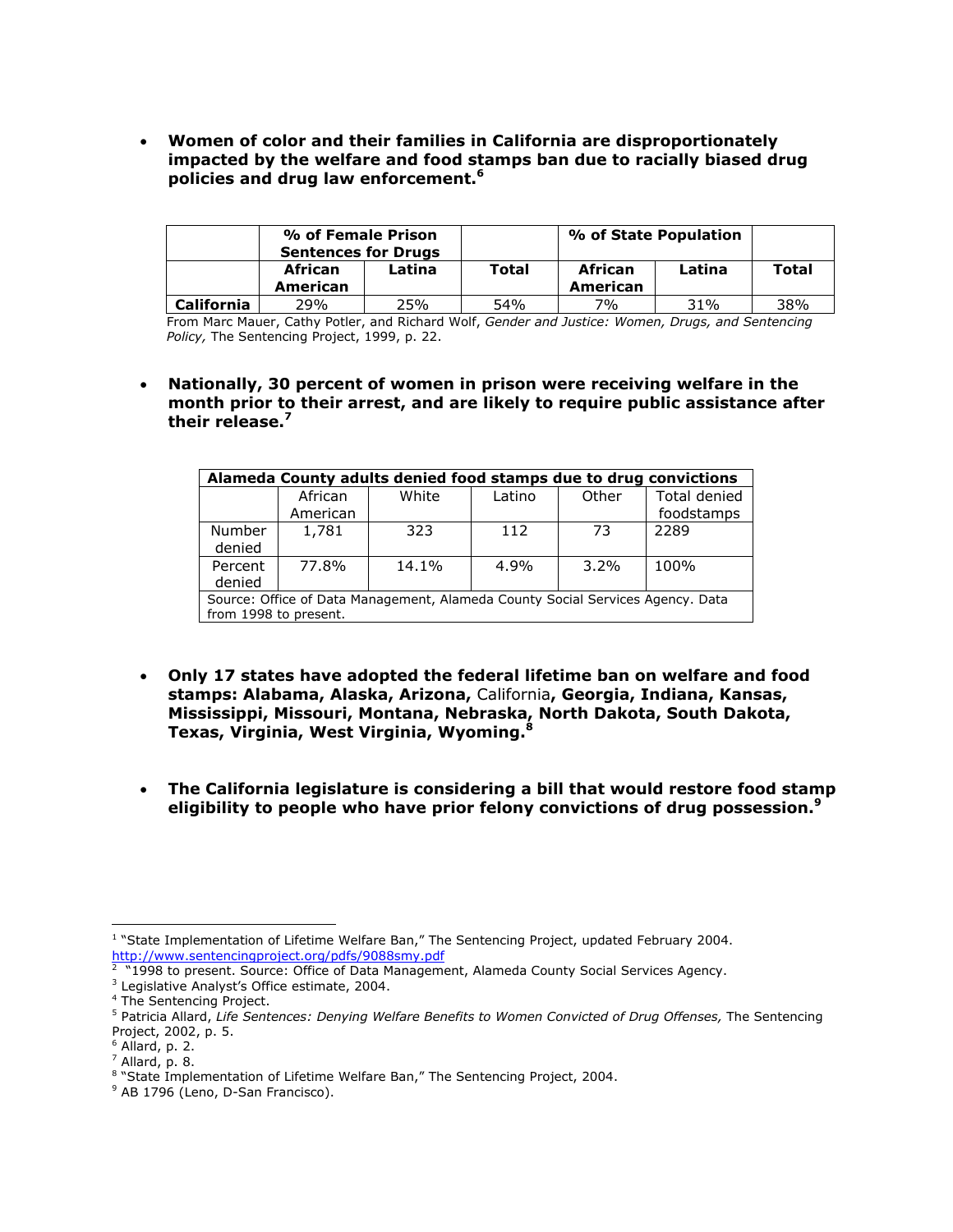## IMPLEMENT THE BILL OF RIGHTS FOR CHILDREN OF INCARCERATED PARENTS

## **Pevelop arrest protocols for law enforcement and regulations**<br> **For city, county, and state detention centers and prisons that recognize these rights.**

**The Bill of Rights for Children of Incarcerated Parents** was prepared by a partnership of San Francisco groups, led by young people who have incarcerated parents. The Center for Young Women's Development and other youth organizations have demanded that City, County, and State government agencies adopt and implement these demands:

- <span id="page-5-2"></span>I have the right to be kept safe and informed at the time of my parent's arrest.
- I have the right to be heard when decisions are made about me.
- I have the right to be considered when decisions are made about my parent.
- I have the right to be well cared for in my parent's absence.
- I have the right to speak with, see and touch my parent.
- I have the right to support as I struggle with my parent's incarceration.
- I have the right not to be judged, blamed or labeled because of my parent's incarceration.
- <span id="page-5-3"></span>• I have the right to a lifelong relationship with my parent.

We are asking City and County governments to implement this Bill of Rights fully, starting with the development of arrest protocols for law enforcement and regulations for city, county, and state detention centers and prisons that recognize these rights. There are many additional suggestions for next steps included in **The Bill of Rights for Children of Incarcerated Parents,** including:

- <span id="page-5-4"></span>1. Relying on the arrested parent as the first-source of information about the number of minor children in their care and the presence of possible caretakers for those children in the community. Efforts should be made to avoid leaving children alone and to involving the child welfare system unnecessarily.
- 2. Allowing minor children to voice their concerns during the court proceedings for their parent. Allowing youth to comment on the effects of their parent's incarceration will educate the court's officers and alleviate the sense of isolation experienced by many youth. By considering the impact that sentencing a parent has on their family, the court can protect children from "doing time" for a parent's crime.
- <span id="page-5-5"></span><span id="page-5-1"></span>3. Subsidizing guardianship in lieu of foster care. If more services and financial support were offered to friends and family members of prisoners it would be more feasible for them to take on the role of guardian. While a guardian acquires many of the legal rights and responsibilities of a parent, biological parents will not permanently lose their rights and the opportunity to reunite with their children upon release under guardianship agreements.
- <span id="page-5-8"></span><span id="page-5-7"></span><span id="page-5-6"></span><span id="page-5-0"></span>4. Providing access to therapists, counselors and mentors who are trained to address the unique needs of children of incarcerated parents. The additional anxiety created by a parent's incarceration can result in mistrust of authority, low performance in institutional settings and difficulty in forming trusting relationships. Healthy communities require addressing the needs of at-risk youth.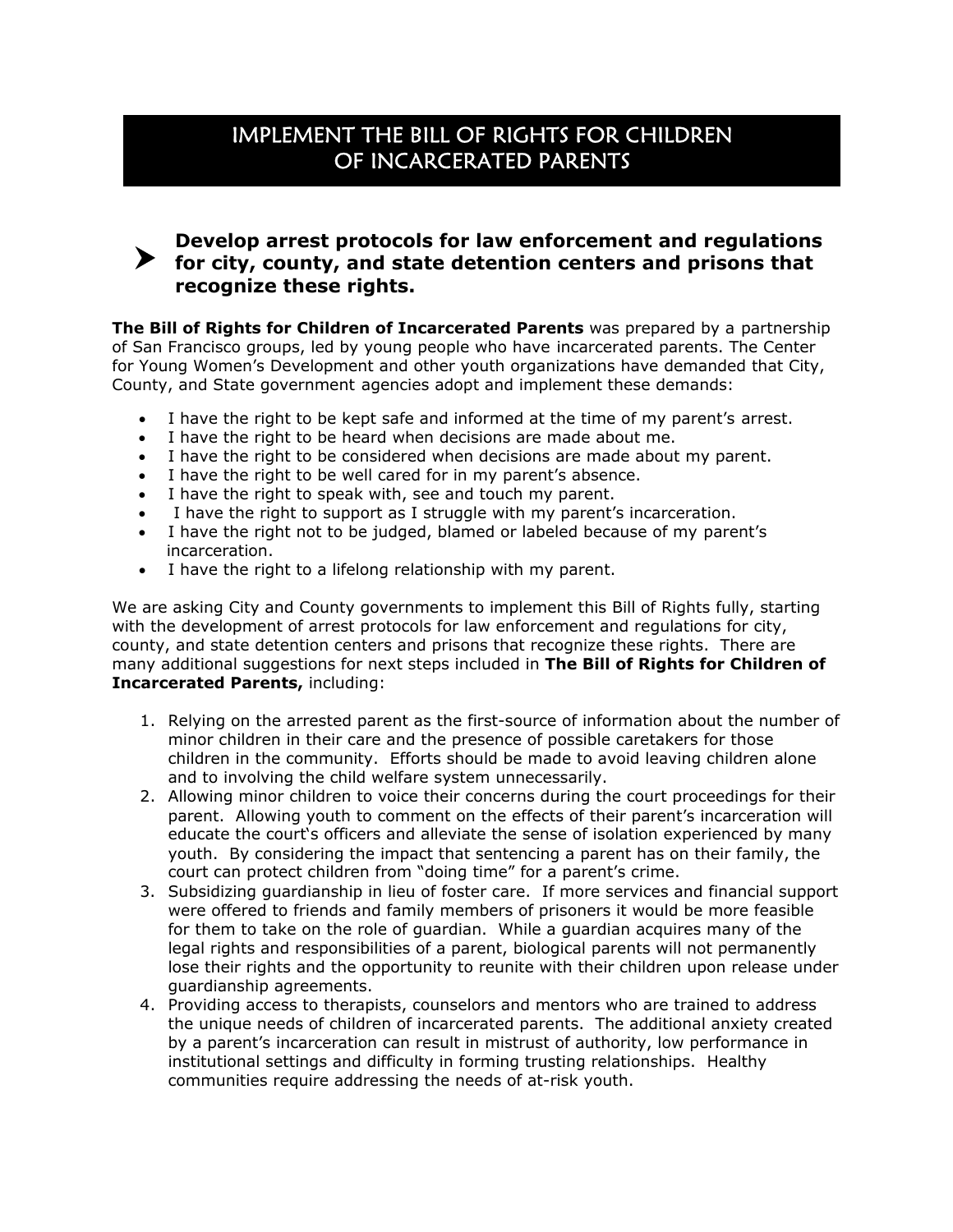- **About 1.5 million children have parents who are currently incarcerated.[1](#page-6-0)**
- **Each year approximately 400,000 mothers and fathers finish serving prison or jail sentences and return home eager to rebuild their families and their lives[.2](#page-6-1)**
- **Sixty-five percent of women in state prison are mothers, and nearly twothirds of these mothers lived with their children before they were arrested and incarcerated[.3](#page-6-2)**
- **Fifty-five percent of men in state prison are fathers, and nearly half of these fathers lived with their children before incarceration.[4](#page-6-3)**
- **More than 10 million children in the United States have parents who were imprisoned at some point in their children's lives.[5](#page-6-4)**
- **In 1999 Black children (7.0%) were nearly 9 times more likely to have a parent in prison than white children (0.8%). Hispanic children (2.6%) were 3 times as likely as white children to have an inmate parent.[6](#page-6-5)**
- **In California 195,000 children have a parent in State prison[.7](#page-6-6)**

<span id="page-6-0"></span> $\overline{a}$ <sup>1</sup> Amy E.Hirsch in *Every Door Closed: Barriers Facing Parents With Criminal Records* by Amy E. Hirsch, Sharon M. Dietrich, Rue Landau, Peter D. Schneider, Irv Ackelsberg, Judith Bernstein-Baker, and Joseph Hohenstein. Jointly published by the Center for Law and Social Policy and Community Legal Services, Inc.of Philadelphia.<br><sup>2</sup> IPID IBID.

<span id="page-6-2"></span><span id="page-6-1"></span> $3$  IBID

<span id="page-6-3"></span><sup>4</sup> IBID

<span id="page-6-4"></span> $<sup>5</sup>$  IBID</sup>

<span id="page-6-5"></span><sup>6</sup> Christopher J. Mumola. *Incarcerated Parents and Their Children,* U.S. Department of Justice: Office of Justice Programs, Bureau of Justice Statistics August 2000.

<span id="page-6-6"></span><sup>7</sup> Simons Charlene Wear, PHD., Children of Incarcerated Parents. California Research Bureau. March 2000, P.2.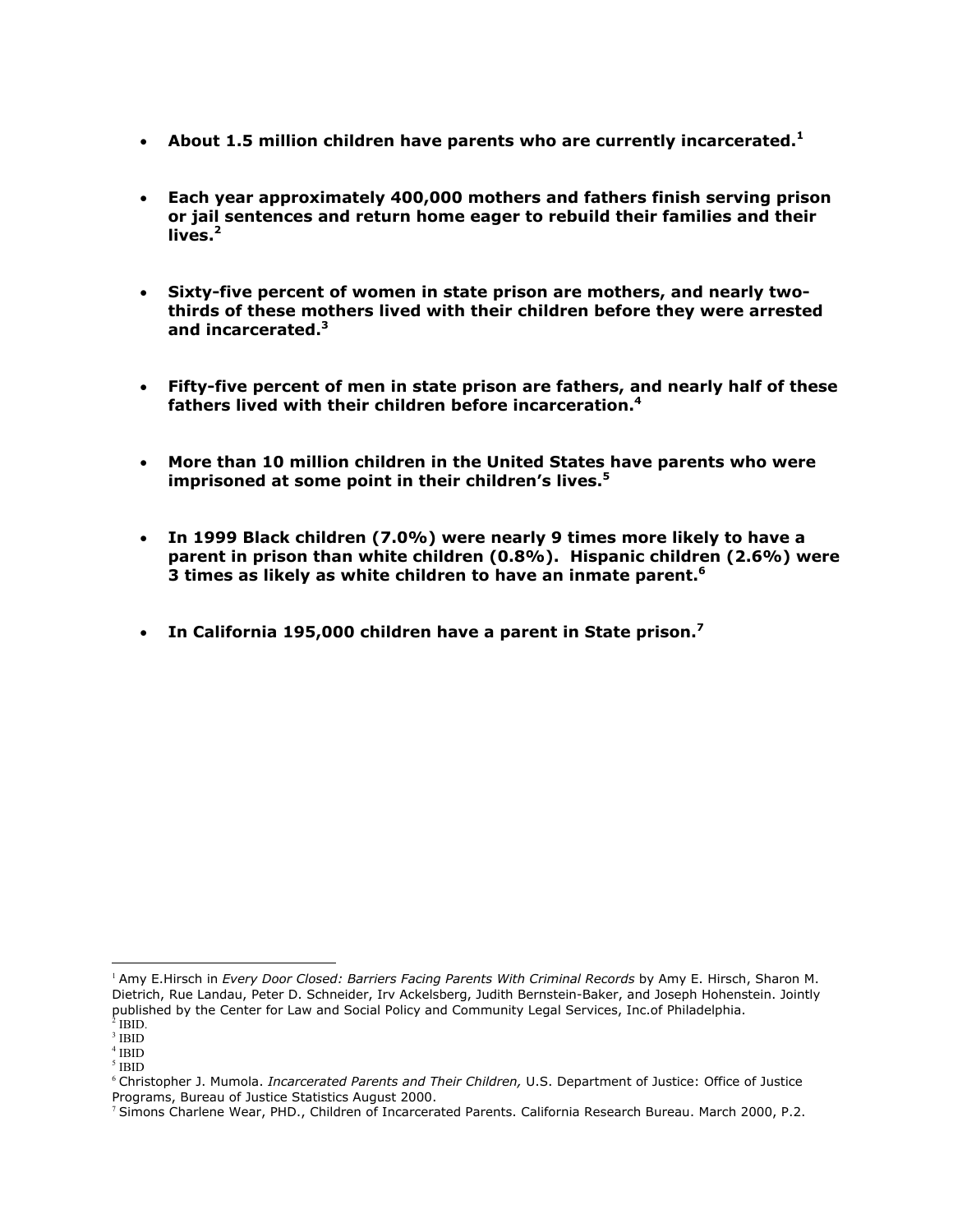## BAN THE BOX ON APPLICATIONS FOR PUBLIC EMPLOYMENT

#### h **contractors. We demand disclosure of which felony Eliminate the box requiring disclosure of past convictions on all applications for public employment or with government convictions disqualify an applicant with a felony conviction from a specific job.**

The California Supreme Court has characterized employment as a fundamental interest under the California Constitution.<sup>[1](#page-9-1)</sup> California's Little Hoover Commission estimates that 70 to 90% of formerly-incarcerated people are unemployed.<sup>[2](#page-9-2)</sup> Public entities, including City and County government, should lead the way in employing qualified people coming out of prison. In Alameda County, the City of Oakland, and other cities in the region, a job applicant is required to disclose past convictions even before taking a civil service examination. In Alameda County, disclosure is required even for misdemeanors and convictions that have been removed from your record. These requirements unfairly discriminate against people with past convictions and discourage people from applying for public employment. Disclosure of past violations of the law should only be required when they are specifically job-related.

Several state and federal laws<sup>3</sup> forbid discrimination against people with disabilities, and people in recovery from drug and alcohol abuse are covered by the laws' definitions of disability in the state of California. Many felony convictions for non-violent drug offenses are the result of past drug or alcohol abuse. Therefore, requiring disclosure of these felonies is a violation of laws prohibiting discrimination against people with disabilities. Recent changes to state law<sup>[4](#page-9-4)</sup> that require sealing of criminal records following successful completion of a Proposition 36 drug diversion program reinforce this concept. Criminal records should also be sealed upon successful completion of other diversion programs, and when expungement petitions, and certificates of rehabilitation are granted.

Disproportionate numbers of people in Black and Latino communities have felony convictions. Consequently, requiring disclosure of past felonies provides cover for outright racial discrimination, which results in continuing marginal employment rates and further impoverishment of Black and Latino communities. By taking the lead in employing formerly-incarcerated people, public agencies can play an important role in developing public safety in our communities.

- **An estimated 70 to 80% of ex-prisoners in California are unemployed.[5](#page-9-5)**
- **An unemployed ex-prisoner is three times more likely to return to prison.[6](#page-9-6)**
- **According to a 1994 Federal Bureau of Prisons study, inmates who secure employment in preparation of release recidivate at a lower rate (27.6%) than those who did not secure employment (51.8%)[.7](#page-9-7)**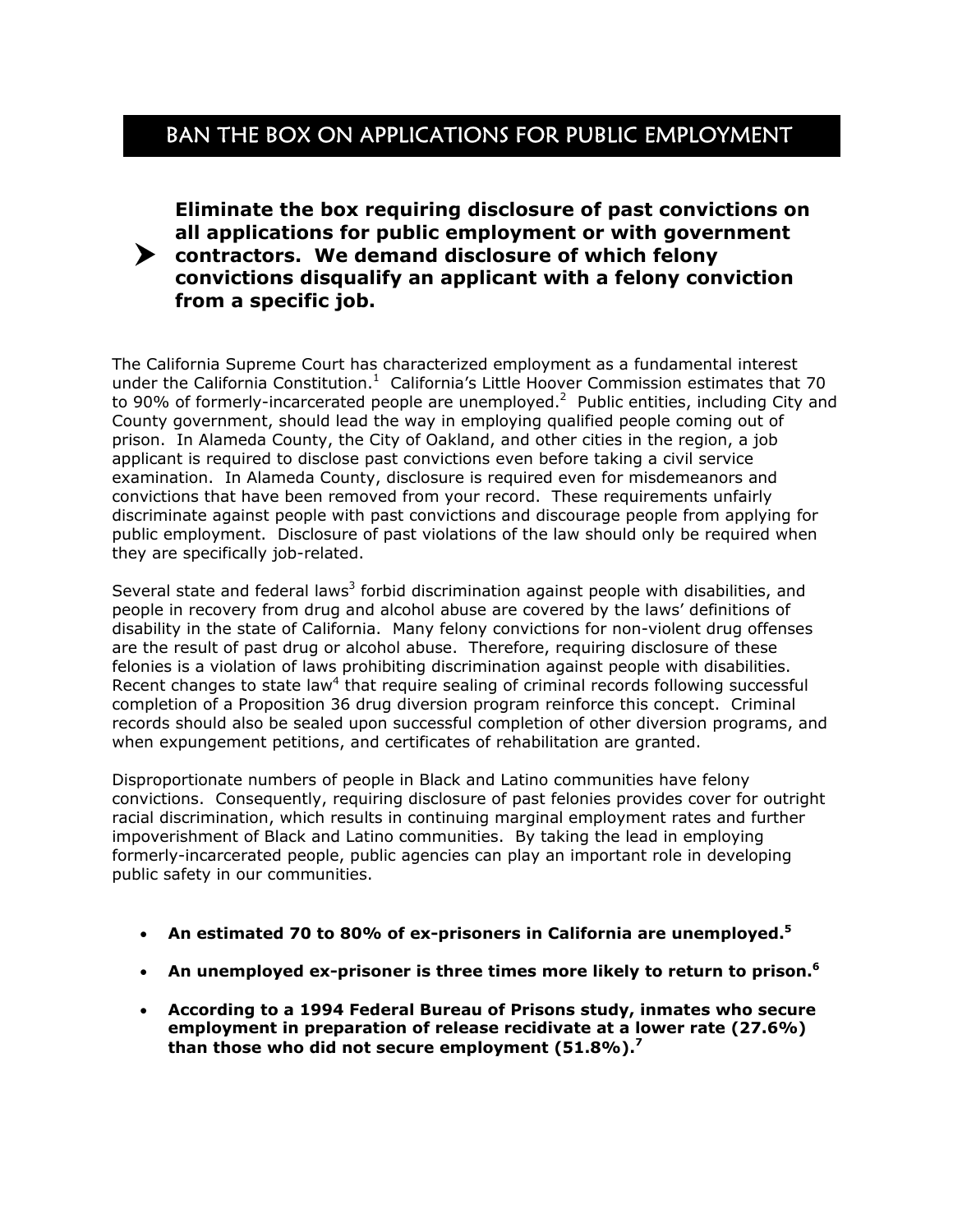• **Whites and Blacks with felony records are twice as likely to be denied employment than applicants without felony records.[8](#page-9-8)** 



Percentage of black and white applicants called back for job interviews

- **Over 60% of employers surveyed in a UC Berkeley study said they would definitely or probably not consider hiring an ex-prisoner.[9](#page-9-9)**
- **A survey of 83 employers in the high crime rate areas of Houston and Dallas found that only 12% agreed or strongly agreed that they would hire an individual with a criminal record[.10](#page-9-10)**
- **Crime rates and unemployment are closely tied. A Department of Justice, Bureau of Justice Assistance, and Robert Woods Johnson Foundation evaluation of 398 substance-using prisoners showed that prisoners employed prior to incarceration were less likely to have committed predatory acts and drug crimes by 46 percent and 65 percent respectively[.11](#page-9-11)**
- **74% of ex-offenders in Texas say employment is their number one postrelease issue[.12](#page-11-0)**

 $\overline{a}$ 

<sup>1</sup> See Hetherington v. California State Personnel Board, 82 Cal.App.3d 582, 602 (1978).

<sup>2</sup> *Back to the Community: Safe & Sound Parole Policies,* Little Hoover Commission, 2003,

<sup>&</sup>lt;sup>3</sup> Rehabilitation Act, Americans with Disabilities Act, California Fair Employment and Housing Act, Unruh Civil Rights Act, and Government Code (§19702 and California Civil Code §51.5)

<sup>4</sup> See Cal. Penal Code §851.90.

<sup>5</sup> *Back to the Community: Safe & Sound Parole Polices,* Little Hoover Commission, p.39 6

Eisenburg, M (1990). Project Rio Twelve Month Follow-up, March 1989 Intakes: Pardons and Paroles Division. Austin, Tx.: Texas Department of Criminal Justice. 7

<sup>&</sup>lt;sup>7</sup> Harer, M. (1994) *Recidivism Among Federal Prisoners Released in 1987.* Federal Bureau of Prisons, Office of Research and Evaluation. p.28.

<sup>&</sup>lt;sup>8</sup> Pager, Devah. "The mark of a criminal Record." Dept of Sociology. University of Wisconsin, Madison. 2002 p. 958<br><sup>9</sup> Holzer J. Harry, Raphael, Stoven, Stoll, Michoal, *Will Employers Hire Ex. offenders? Employer Checks,*  Holzer J. Harry, Raphael, Steven, Stoll, Micheal. *Will Employers Hire Ex- offenders? Employer Checks, Background Checks, and their Determinates.* Berkeley Program on Housing and Urban Policy, University of California, Berkeley

<sup>&</sup>lt;sup>10</sup> Albright, S., & Denq, F. (1996 June). "Employer Attitudes Toward Hiring Ex-Offenders," The Prison Journal, 76,

no. 2, 118 – 137<br><sup>11</sup> Rossman, S., Sridharen, S., & Buck, J. (1998 July). "The Impact of the Opportunity to Succeed Program on Employment Success," *National Institute of Justice Journal,* 236. Washington, D.C.

<sup>&</sup>lt;sup>12</sup> Texas Department of Justice (1990). Annual Report. Austin, TX.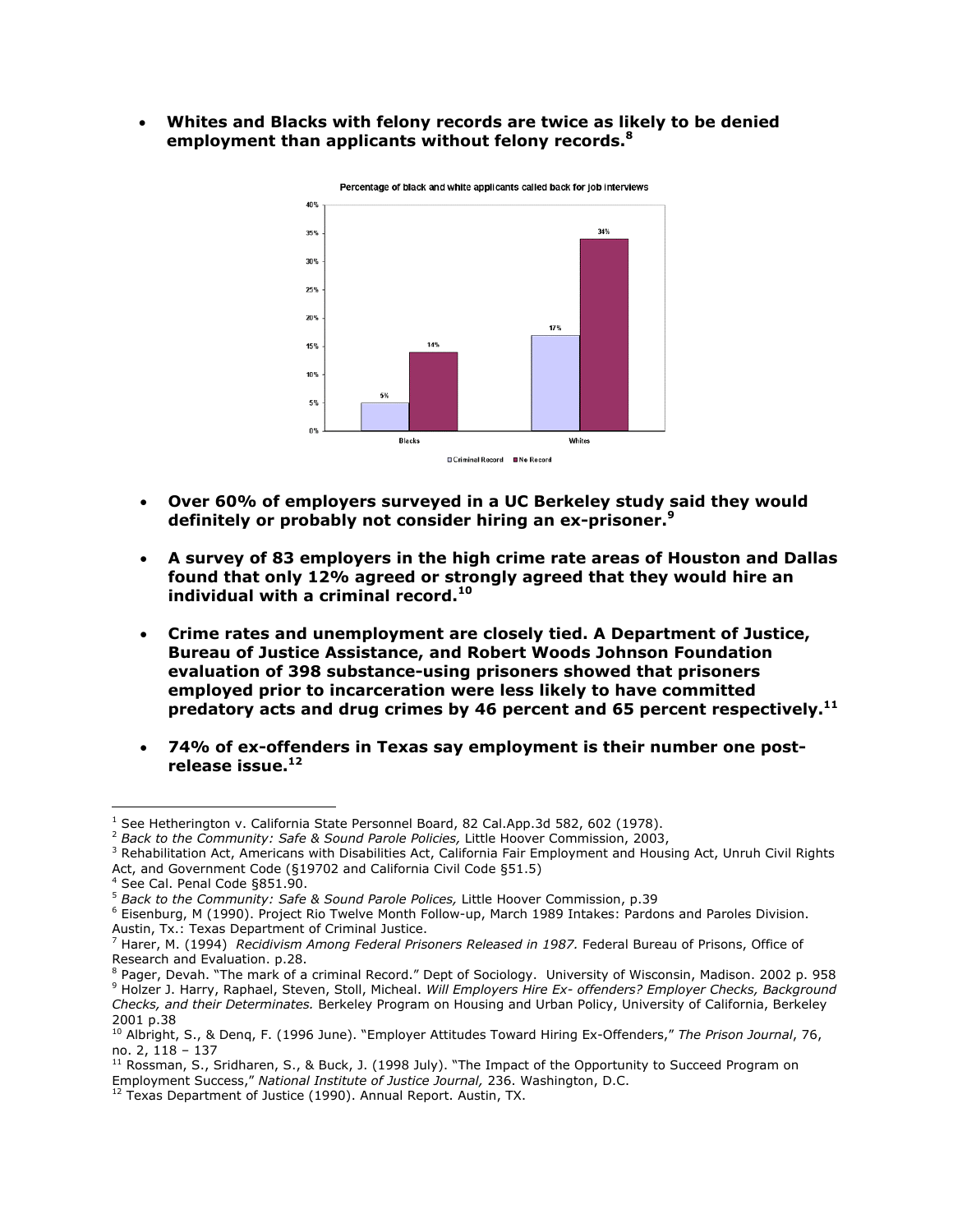## <span id="page-9-2"></span>INCREASE SUPPORT SERVICES FOR PEOPLE COMING OUT OF PRISON

## **Each individual returning to our community should have**<br> **Services guaranteed, including access to housing job training, drug & alcohol treatment, and public assistance.**

Each year California releases over 125,000 prisoners. $1$  Once on the outside many exprisoners find it very difficult to secure the most basic necessities of independent living- a job, permanent housing, and access to public resources and assistance.

<span id="page-9-1"></span>Much has been written about the high rate of parolee recidivism in California. (Sixty-four percent of parolees in California are returned to prison), but little has been done to make sure that all parolees coming out of state prisons have the support they need to become an asset to their communities and avoid recidivism.<sup>[2](#page-11-2)</sup>

<span id="page-9-3"></span>According to the Little Hoover Commission only 50 percent of California parolees receive the re-entry services and support that they need upon release.<sup>[3](#page-11-3)</sup> All too often the only things a new parolee can count on are a bus ticket, two-hundred dollars and a referral to underfunded agencies that cannot guarantee them housing, a job, drug treatment, training, education, or public assistance. Parole violations for minor infractions of regulations have contributed to the high recidivism rate. We advocate that the emphasis in parole supervision should change from punishment to assistance. Instead of spending 88% of our parole dollars on tracking down, and re-incarcerating parolees for "technical violations" we should be spending more money on providing services and support to them--this will not only save money it will save lives.<sup>[4](#page-11-4)</sup>

- <span id="page-9-4"></span>• **The California Department of Corrections spends 12% of its parole budget on assistance and services and 88% on supervision.[5](#page-11-5)**
- **The Parole & Community Services Division is only 10% of the overall California Department of Corrections budget.[6](#page-11-6)**
- <span id="page-9-5"></span>• **According to a California Youth Authority study done in 1997, parolees with either a high school diploma, a GED or a high school proficiency certificate were four times more likely to succeed on parole.[7](#page-11-7)**
- <span id="page-9-10"></span><span id="page-9-9"></span><span id="page-9-8"></span><span id="page-9-6"></span>• **Students incarcerated in state or federal prisons are ineligible for federal Pell grants and are denied federal financial aid if their convicted of a drug crime[.8](#page-11-8)**
- <span id="page-9-11"></span><span id="page-9-7"></span><span id="page-9-0"></span>• **The Alameda County Sheriff's Office closed down the Community Re-Entry Center in the Fruitvale neighborhood of Oakland in 2003 due to inadequate**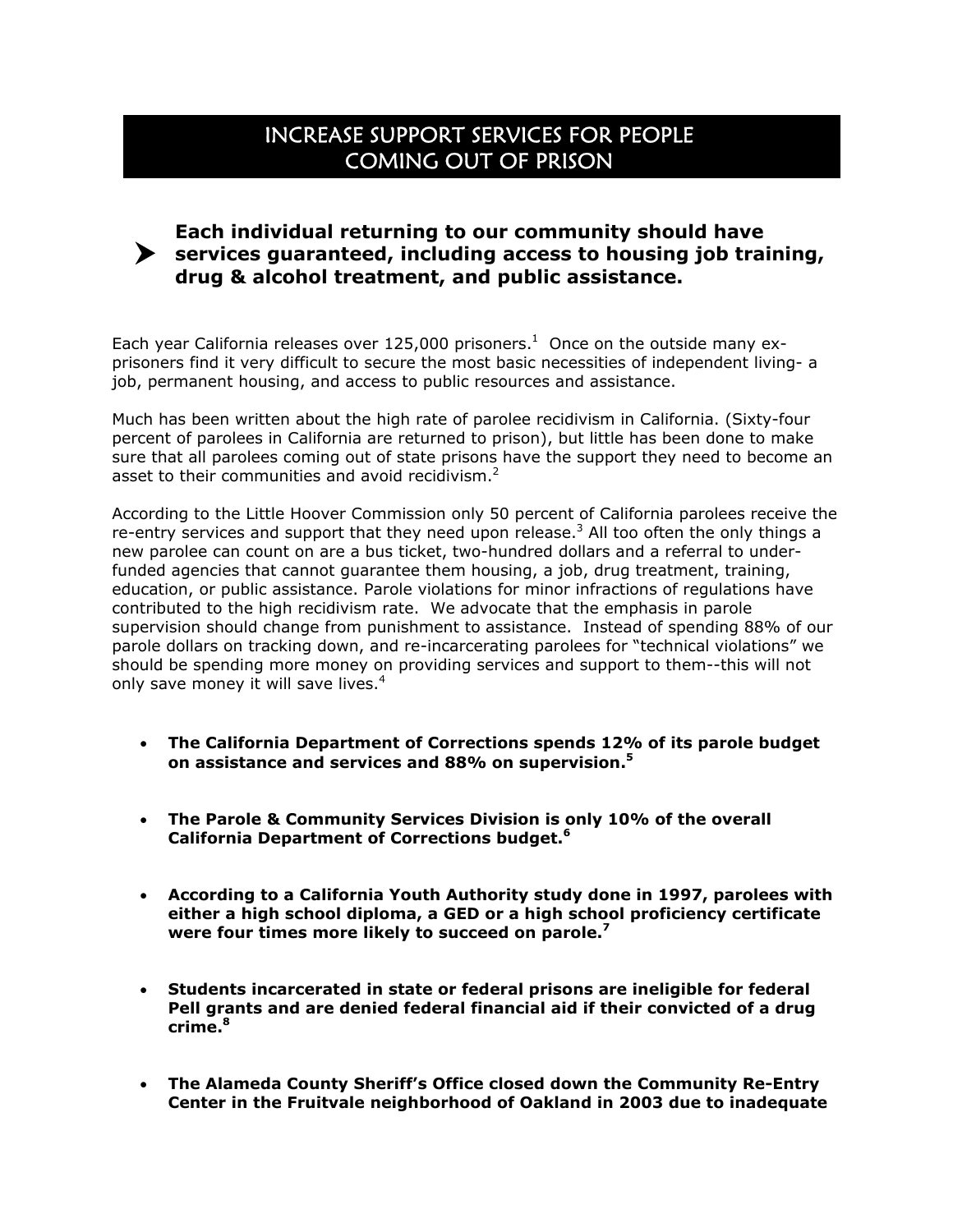#### **funding. The County re-opened the Glen Dyer Jail in Oakland that same year to ease overcrowding in its Santa Rita facility.[9](#page-11-9)**

 $\overline{a}$ 

<sup>&</sup>lt;sup>1</sup> Nieto, Marcus. Adult Parole and Probation in California. California Research Bureau, September 2003 P.1.

<sup>&</sup>lt;sup>2</sup> Nieto, Marcus. Adult Parole and Probation in California. California Research Bureau, September 2003 P.1.

<sup>&</sup>lt;sup>3</sup> Back to the Community: Safe and Sound Policies. The Little Hoover Commission, November 2003 P. 55.

<sup>4</sup> Back to the Community: Safe and Sound Policies. The Little Hoover Commission, November 2003 P. 56.

<sup>5</sup> Back to the Community: Safe & Sound Parole Polices. *The Little Hoover Commission* November 2003 p.56 <http://www.lhc.ca.gov/lhcdir/report172.html>

<sup>6</sup> Department of Corrections Budget 2002-03 State of California, Department of Finance 2002-03

<sup>&</sup>lt;sup>7</sup> State of California, Department of Youth Authority, "No Diploma, No Parole" Diploma Policy Formalizes Education Commitment," CYA Today Special Edition. Sacramento Ca sept. 1999

Aftercare as Afterthought: Reentry and the California Youth Authority. Center on Juvenile and Criminal Justice. August 2002 P.13 (Note: Applicants for federal aid can regain their eligibility by completing a drug treatment

program)<br><sup>9</sup> Matthew Green. Prison inmates saddened by closure, *Alameda Times-Star* October 4, 2003